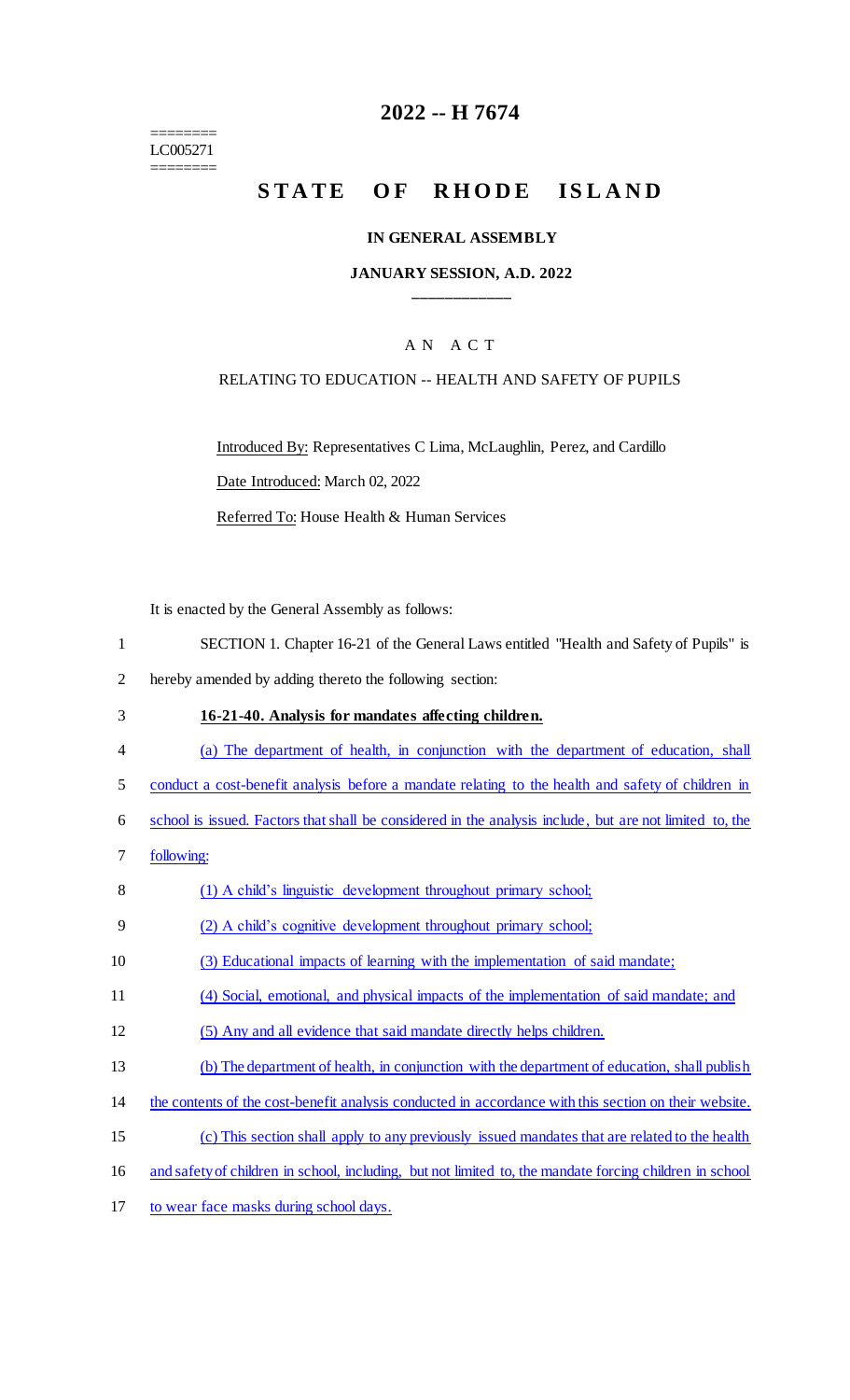======== LC005271 ========